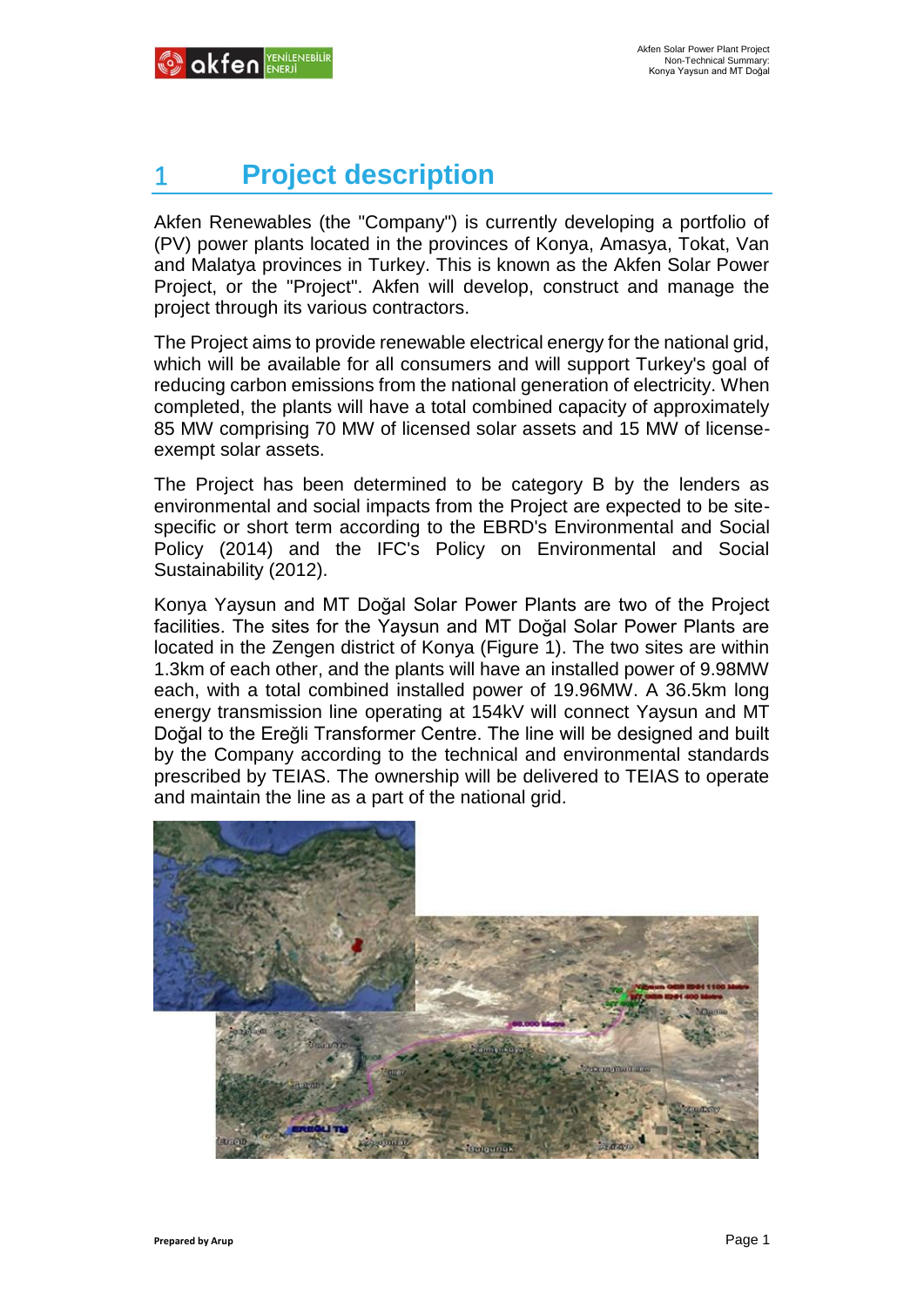

Figure 1: A satellite view of the sites for the Yaysun and MT Doğal Solar Power Plants in Konya (green) and the transmission line (purple)

## 2 **Environmental and social benefits, impacts and mitigation measures**

#### 2.1 **Environmental and social assessment**

There was no requirement to prepare an EIA for either Yaysun and MT Doğal Solar Power Plants according to national legislation. However, the Company has undertaken additional studies including social impact assessment, cumulative impact assessment, biodiversity and ecosystem assessment studies and visual impact assessment studies in order to meet the Lenders' environmental and social criteria.

A separate EIA was required for the 36.5km energy transmission line connecting the plants to the national grid in accordance with national legislation, and an Environmental Impact Assessment Report was prepared accordingly.

#### 2.2 **Resource efficiency and pollution prevention and control**

According to the initial estimates by the Company, approximately 38.9GWh of electricity will be generated per year at the Konya Yaysun and MT Doğal Solar Power Plants in the first year of operation. This will result in greenhouse gas emissions avoidance of  $25,804$  tonnes of  $CO<sub>2</sub>$  equivalent annually.

During construction, it is estimated that 5m<sup>3</sup>/day of water will be required for dust suppression at both Solar Power Plants. During operation, panel cleaning will be undertaken twice a year, requiring approximately 250m<sup>3</sup>/year of water. The Company will ensure that any excessive water consumption is addressed within a water management plan.

#### 2.3 **Land acquisition**

The sites for the Yaysun and the MT Doğal Solar Power Plants involved the acquisition of 376,545m<sup>2</sup> of land. The title deeds were obtained in 2017. This agreement was made on a willing buyer-willing seller basis.

#### 2.4 **Cultural heritage**

A procedure will be put in place to manage archaeological assets that are found during construction works. The nearest identified cultural asset is 1km away from the transmission line of the Yaysun Solar Power Plant, however no significant impacts are expected.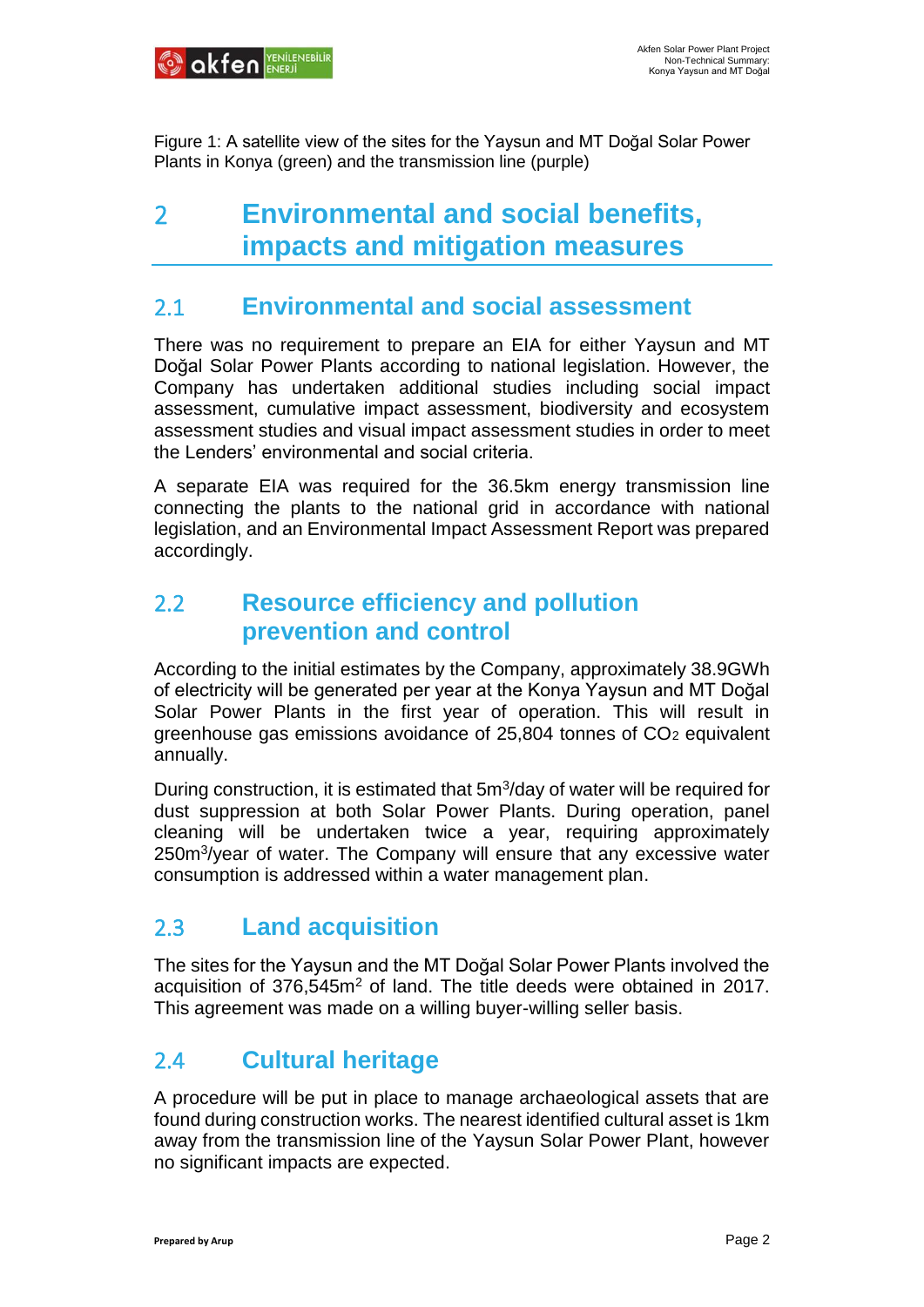### 2.5 **Biodiversity**

The sites for the Solar Power Plants are not located in a sensitive ecological area. Akgöl-Ereğli Marshes Nature Protection Site is located approximately 22km to the southwest of the sites. The Yaysun and MT Doğal sites are 2km north of the Ereğli Plain Key Biodiversity Area and Important Bird Area.

28km of the 36.5km energy transmission line would pass through the area. The southern part of the transmission line would also be located approximately 10km from the Akgül–Ereğli Reeds Environment Protection Area.

The energy transmission line design includes the use of bird warning spheres attached at intervals along powerline conductors with the intention of making overhead lines more visible to birds to avoid collision.

The Company has further committed to undertaking additional surveys to ensure that impacts on migratory bird species will be avoided and, if necessary, it will provide habitat compensation. It has also committed to undertaking an assessment which considers the potential for bird strikes once the transmission line is constructed.

### 2.6 **Visual impact**

The Yaysun and MT Doğal Solar Power Plants will not be highly visible from the nearest settlement due to the flat nature of the area. The Yaysun Power Plant will be visible from the Adana - Aksaray Highway, but as the highway is 700m away and the land is relatively flat, the impact would be low. Views of the Yaysun and MT Doğal Solar Power Plants sites from the nearest settlements are provided in Figure 2 and Figure 3.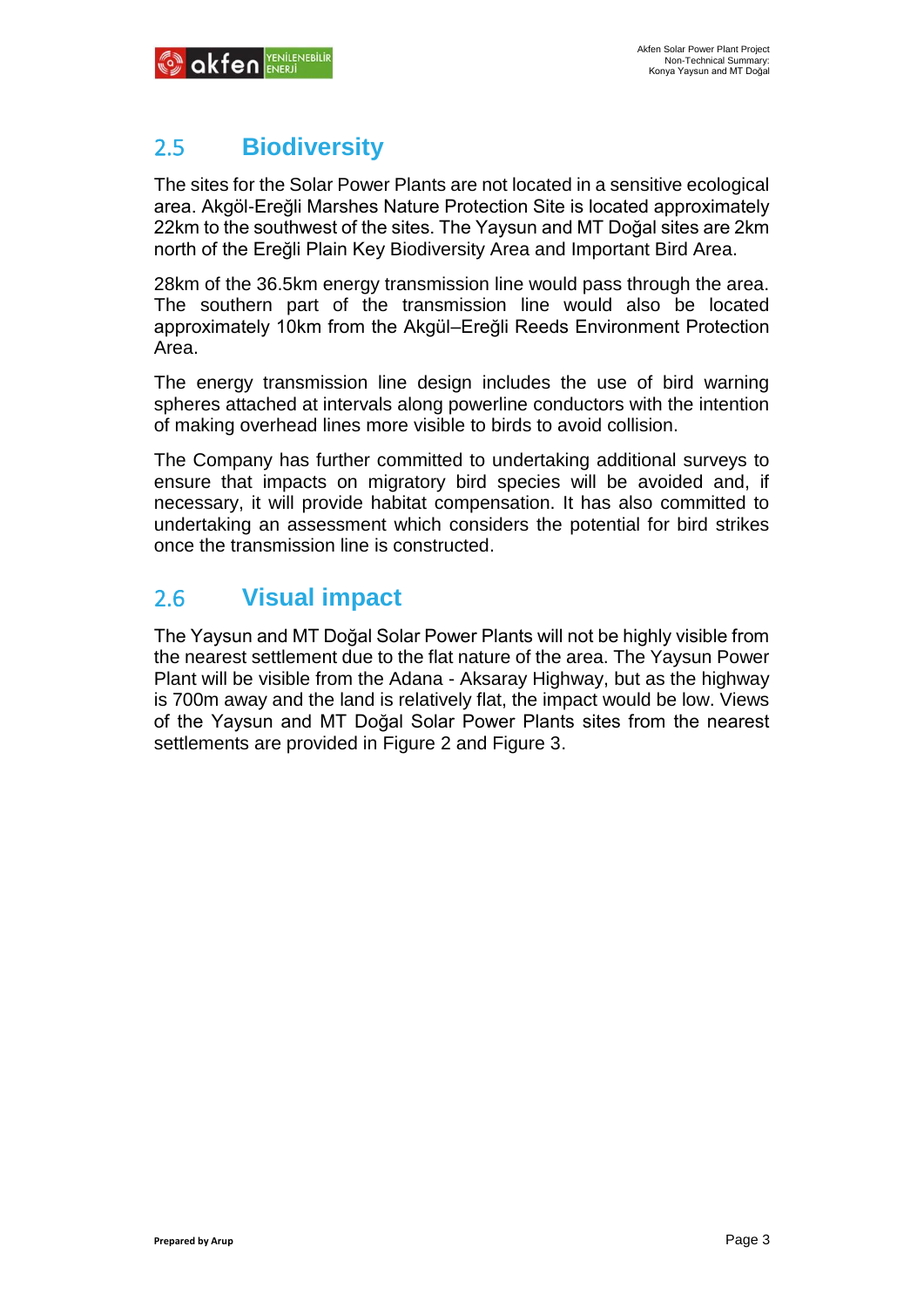



Figure 2: The view of the Yaysun Solar Power Plant site from the nearest settlement to the east



Figure 3: The view of the MT Doğal Solar Power Plant site from the nearest settlement to the east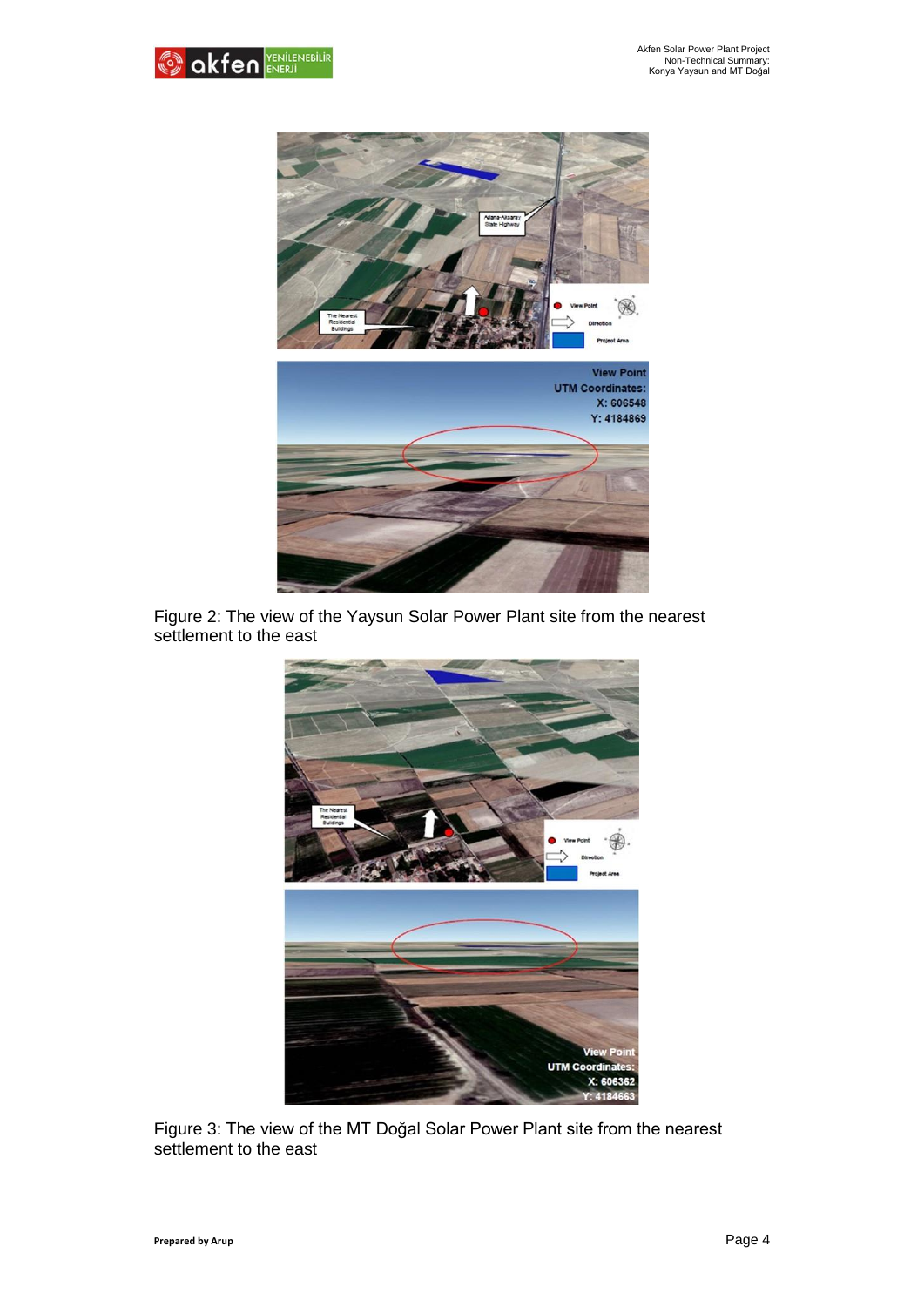#### 2.7 **Consistency with policy, law and other plans**

Both the Yaysun and MT Doğal projects and their auxiliary facilities are consistent with the national policy towards promotion of renewable energy sources, legal requirements and other plans for the area of influence. The projects fulfil the main strategic goal of reducing carbon emissions from electricity production.

#### 2.8 **Cumulative and induced impacts**

The cumulative assessments for the two Konya Solar Power Plant sites found no significant affects as there were no other solar projects within 5km of each site. However, Akfen Renewables has committed to undertaking further cumulative assessments for all Project sites which will include any development in the local area which could have a cumulative impact on social and environmental factors.

#### 2.9 **Environmental and social management**

The Company is committed to operating the Project in accordance with national law, good international practice and the EBRD's environmental and social policies. At a corporate level, the Company operates an Environmental Management System that is certified to international standards.

An environmental and social action plan, known as an ESAP, has been prepared for the Project. This details the actions that the Company will take to prevent, reduce and offset environmental impacts and risks.

## 3 **Impact monitoring**

#### 3.1 **Process for monitoring the identified impacts**

Compliance with the ESAP will be monitored with quarterly inspections during construction phase and annual inspections during operation phase. Annual reports on environmental and social performance will also be prepared. The reports will be checked against legislative requirements and those of the lenders. The monitoring will continue for the first two years of operation of the power plant.

#### 3.2 **Stakeholder engagement and grievances**

A Stakeholder Engagement Plan has been prepared for the Project. This provides a mechanism for the consideration and response to further comments received regarding the Yaysun and MT Doğal Solar Power